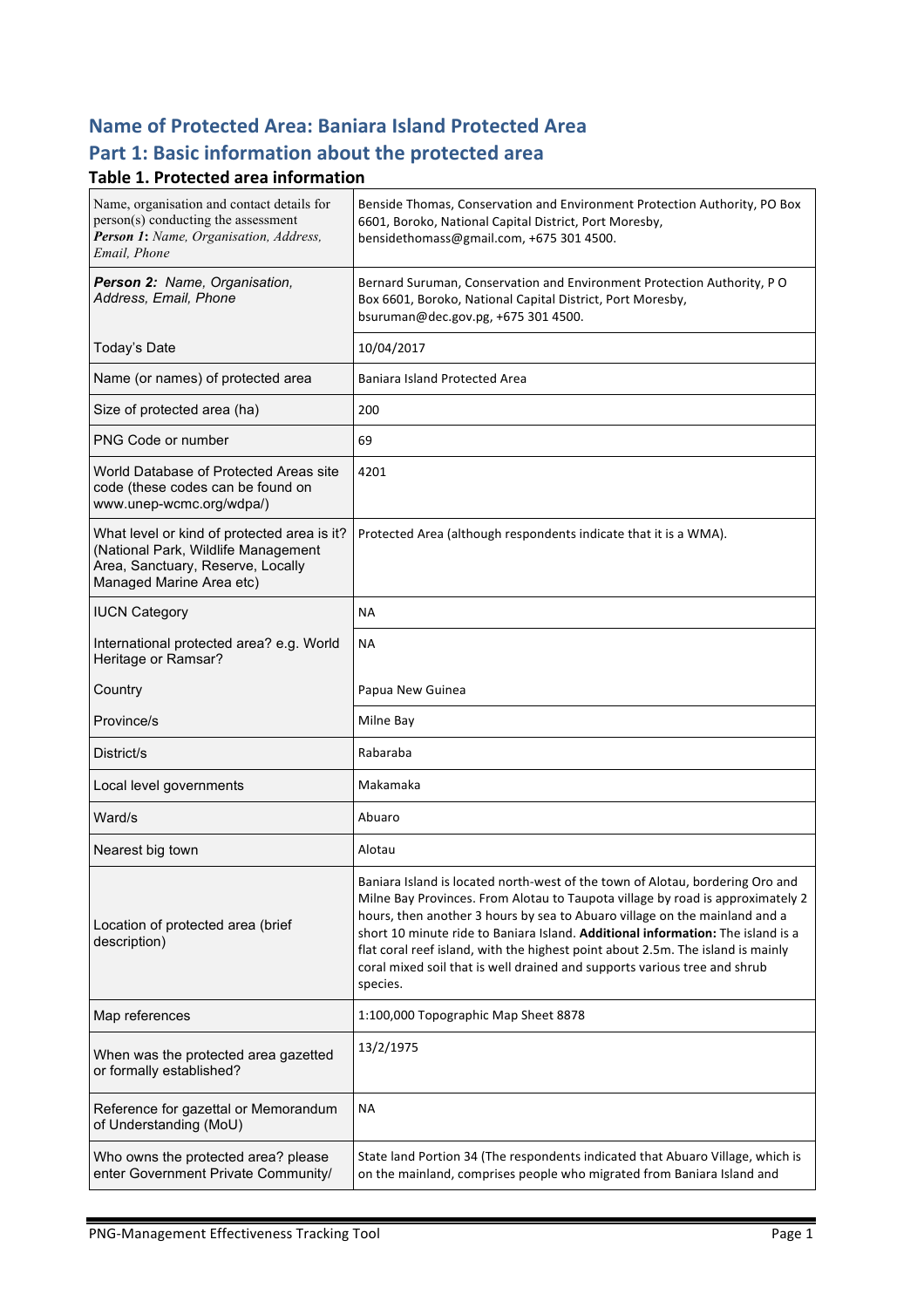| customary landowners, private, Other<br>(name) and include Clan name(s)                                                                                                                                                                        | resettled on mainland. They are all from the Kuyawa tribe and have exclusive<br>right to the island).                                                                                                                                                                                                                                                                      |
|------------------------------------------------------------------------------------------------------------------------------------------------------------------------------------------------------------------------------------------------|----------------------------------------------------------------------------------------------------------------------------------------------------------------------------------------------------------------------------------------------------------------------------------------------------------------------------------------------------------------------------|
| Number of households living in the<br>protected area                                                                                                                                                                                           | 5                                                                                                                                                                                                                                                                                                                                                                          |
| Population size within the protected area                                                                                                                                                                                                      | 25                                                                                                                                                                                                                                                                                                                                                                         |
| Who manages the protected area?(e.g.<br>please enter government, customary<br>landowners [add clan names]<br>management committee [how many and<br>what gender])                                                                               | National government (CEPA) (officially). The respondents indicated that the<br>Island is managed by the Kuyawa tribe, which has eight clans: the Murimurana,<br>Damwapa, Yamaru, Gedugeduana, Tapura, Huro, Ruruma and Dabodabobo.<br>Eric Pagogo also of the Kuyawa tribe is currently residing on the Island and<br>taking charge of activities occurring on the Island. |
| Total number of staff (this means anyone<br>working on the protected area in paid<br>jobs -whether NGOs, community,<br>rangers or customary landowners                                                                                         | 0                                                                                                                                                                                                                                                                                                                                                                          |
| Temporary paid workers 0                                                                                                                                                                                                                       |                                                                                                                                                                                                                                                                                                                                                                            |
| Permanent paid workers 0                                                                                                                                                                                                                       |                                                                                                                                                                                                                                                                                                                                                                            |
| Annual budget (US\$) - excluding staff<br>salary costs                                                                                                                                                                                         | 0                                                                                                                                                                                                                                                                                                                                                                          |
| Operational (recurrent) funds                                                                                                                                                                                                                  | 0                                                                                                                                                                                                                                                                                                                                                                          |
| Project or special funds                                                                                                                                                                                                                       | 0                                                                                                                                                                                                                                                                                                                                                                          |
| Reason for park establishment                                                                                                                                                                                                                  | Protect the agile wallaby (Macropus agilis) (but it no longer exists on the island)<br>and also the island (which was a centre for processing copra).                                                                                                                                                                                                                      |
| What are the main values for which the<br>area is designated (Fill this out after data<br>sheet 2)                                                                                                                                             | Cultural sites; marine resources (dugong and fish); corals for making paint;<br>building materials from the forest.                                                                                                                                                                                                                                                        |
| List the primary protected area<br>management objectives (add lines if<br>needed after the most important<br>Management objective 1<br>objectives):                                                                                            | To protect the biodiversity and other resources in the sea and on land.                                                                                                                                                                                                                                                                                                    |
| Management objective 2                                                                                                                                                                                                                         | To provide an ideal habitat/site to generate species on the island and<br>eventually restock other nearby islands.                                                                                                                                                                                                                                                         |
| Management objective 3                                                                                                                                                                                                                         | To promote eco-tourism activities.                                                                                                                                                                                                                                                                                                                                         |
| Number of people involved in answering<br>the assessment questions                                                                                                                                                                             | 4                                                                                                                                                                                                                                                                                                                                                                          |
| Name/organisation/contact details of<br>people participating the assessment<br>(Please do not insert return/enter or dot<br>points)                                                                                                            | Eric Pagogo, C/- Makamaka LLG, (Abuaro), PO Box Bako, Cape Vogel; Charles<br>Boriduba, C/- Makamaka LLG, (Abuaro), PO Box Bako, Cape Vogel, 79883176;<br>George Giawagara, C/- Makamaka LLG, (Abuaro), PO Box Bako, Cape Vogel,<br>79943224; Ivan Belapuna, C/- Makamaka LLG, (Abuaro), PO Box Bako, Cape<br>Vogel, 73074271.                                              |
| Customary landowners/other community;<br>CEPA, Other national government<br>agency; Provincial govt; local level govt;<br>Protected area staff (anyone working on<br>the protected area in paid jobs; NGO;<br>Donors; External experts; Others | <b>Customary landowners</b>                                                                                                                                                                                                                                                                                                                                                |
| Please note if assessment was carried<br>out in association with a particular<br>project, on behalf of an organisation or<br>donor.                                                                                                            | SPREP through the PNG Protected Area Assessment Project, which is a<br>component of the GEF Community-based Forest and Coastal Conservation and<br>Resource Management Project in PNG.                                                                                                                                                                                     |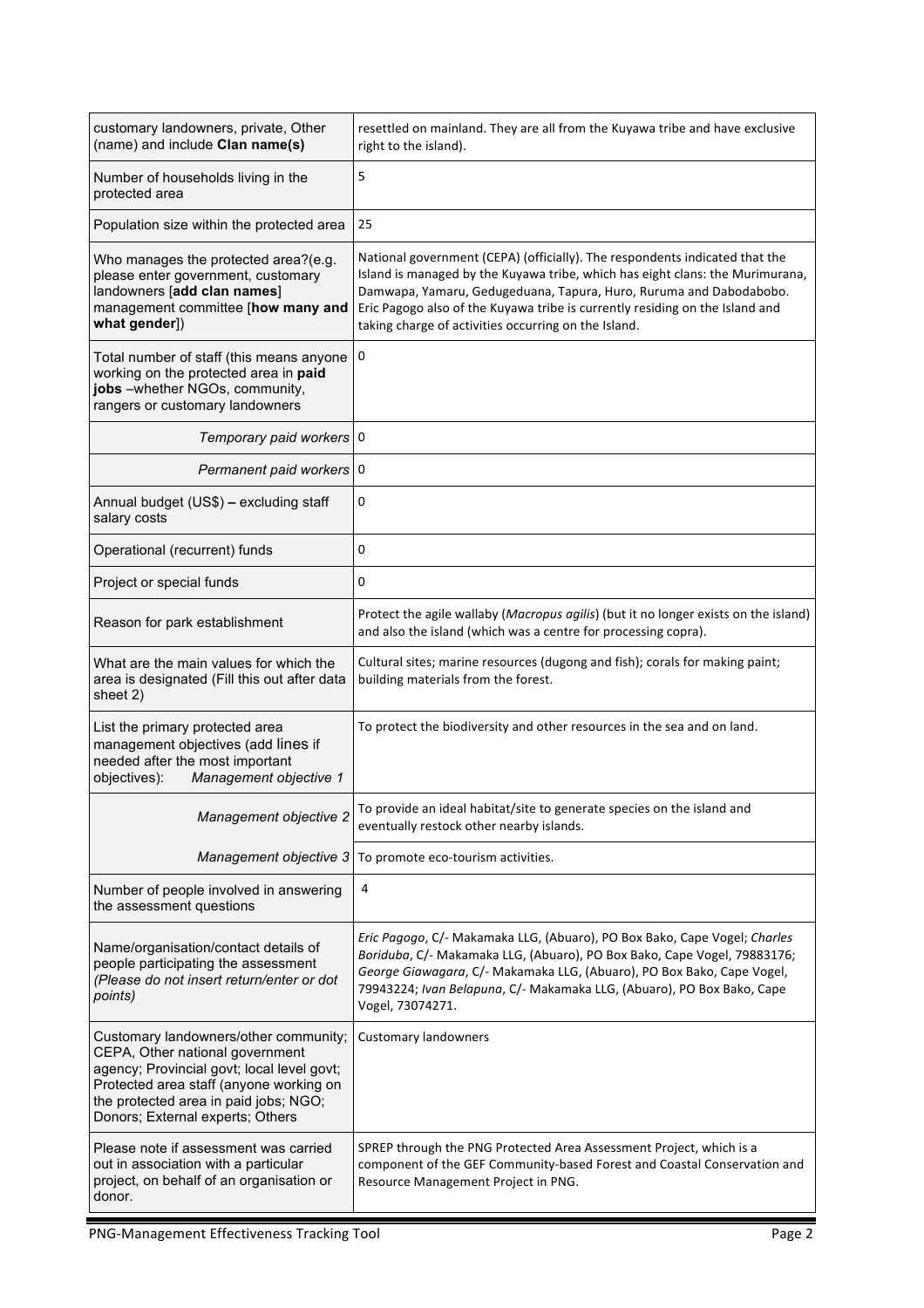## Part 2: What makes this protected area special and important?

*No text inserted*. **Additional information:** From the 1930s to 1969 the island was used as a district headquarters for the Rabaraba District of the Milne Bay Province and accommodated a substantial amount of development. In January 1955 Mr Arthur Pagogo introduced agile wallabies, Macropus agilis, to the island from Midino, a village north of Cape Vogal. The wallaby population multiplied to around 200. Later the district headquarters moved to Rabaraba on the mainland and what remained on the island was set aside as a Wildlife Sanctuary. However, only the eastern half of the island is declared as a Sanctuary (Rappam 2006). The agile wallaby is no longer found on the island as there is an absence of feeding grass. There are no endangered or vulnerable species. The island may be a stop-over for some bird species. The island has poor ecosystem values as is not linked to any other protected area. There has been no engagement with government or other NGOs. There has been no communication with external organisations and there is no data or current research. There is thought to be mixed mangrove vegetation along the shore, but much of the island was cleared for development. Regrowth has taken place, including trees, grass, vines, shrubs, palms and pandanus.

| No.           | <b>Key values</b>                            | <b>Brief description</b>                                                                                                                                                                                                                                                                                     | <b>Note if endangered</b><br>species or<br>ecosystem (IUCN) |
|---------------|----------------------------------------------|--------------------------------------------------------------------------------------------------------------------------------------------------------------------------------------------------------------------------------------------------------------------------------------------------------------|-------------------------------------------------------------|
| 1             | Cultural                                     | Two cultural sites are important to the people, including: a stone<br>in the sea, 10 meters from the shoreline, that locals believe<br>came from the sky; and two small man-made hills, called budi<br>and Nuanua (where the colonial administration house was<br>located), which represent the eight clans. |                                                             |
| $\mathcal{P}$ | Marine resources                             | Surrounding the island, there are many marine resources and<br>the communities depend on these to support their livelihoods<br>and to bring in some income.                                                                                                                                                  |                                                             |
| 3             | Corals                                       | Corals are collected from the sea, dry cooked and used as paint<br>to paint stones which line the pathways. The pathways were<br>built by the former colonial administrators and are recognized<br>by the locals as remnants of the colonial administration.                                                 |                                                             |
| 4             | <b>Building materials from</b><br>the forest | Locals have been using the forest specifically for building<br>materials. There is good indication of the forest recovering from<br>the kunai grassland.                                                                                                                                                     |                                                             |

#### Table 2. Key values of the protected area

### **Table 3. Checklist of values/benefits**

Not important 0; Important 1; Very important 2; Don't know DK

|    | How important is the protected area for each of the        | <b>Score</b>   | Comment |
|----|------------------------------------------------------------|----------------|---------|
|    | listed values/benefits?                                    | (0,1,2, DK)    |         |
|    | Biodiversity – the presence of many different kinds of     | 2              |         |
|    | plants, animals and ecosystems                             |                |         |
|    | 2. Presence of rare, threatened, or endangered species     | 1              |         |
|    | (plants and animals)                                       |                |         |
|    | 3. Ecosystems (e.g. wetlands, grasslands, coral reefs etc) | $\mathfrak{p}$ |         |
|    | that are rare because they have been cleared or            |                |         |
|    | destroyed in other areas                                   |                |         |
|    | 4. Protecting clean, fresh water                           | DK.            |         |
| 5. | Sustaining important species in big enough numbers         |                |         |
|    | that they are able to survive here                         |                |         |
|    | 6. Providing a source of employment for local              | DK             |         |
|    | communities now                                            |                |         |
|    | 7. Providing resources for local subsistence (food,        | 1              |         |
|    | building materials, medicines etc.)                        |                |         |
| 8. | Providing community development opportunities              | $\Omega$       |         |
|    | through sustainable resource use                           |                |         |
|    | 9. Religious or spiritual significance (e.g. tambu places) | 1              |         |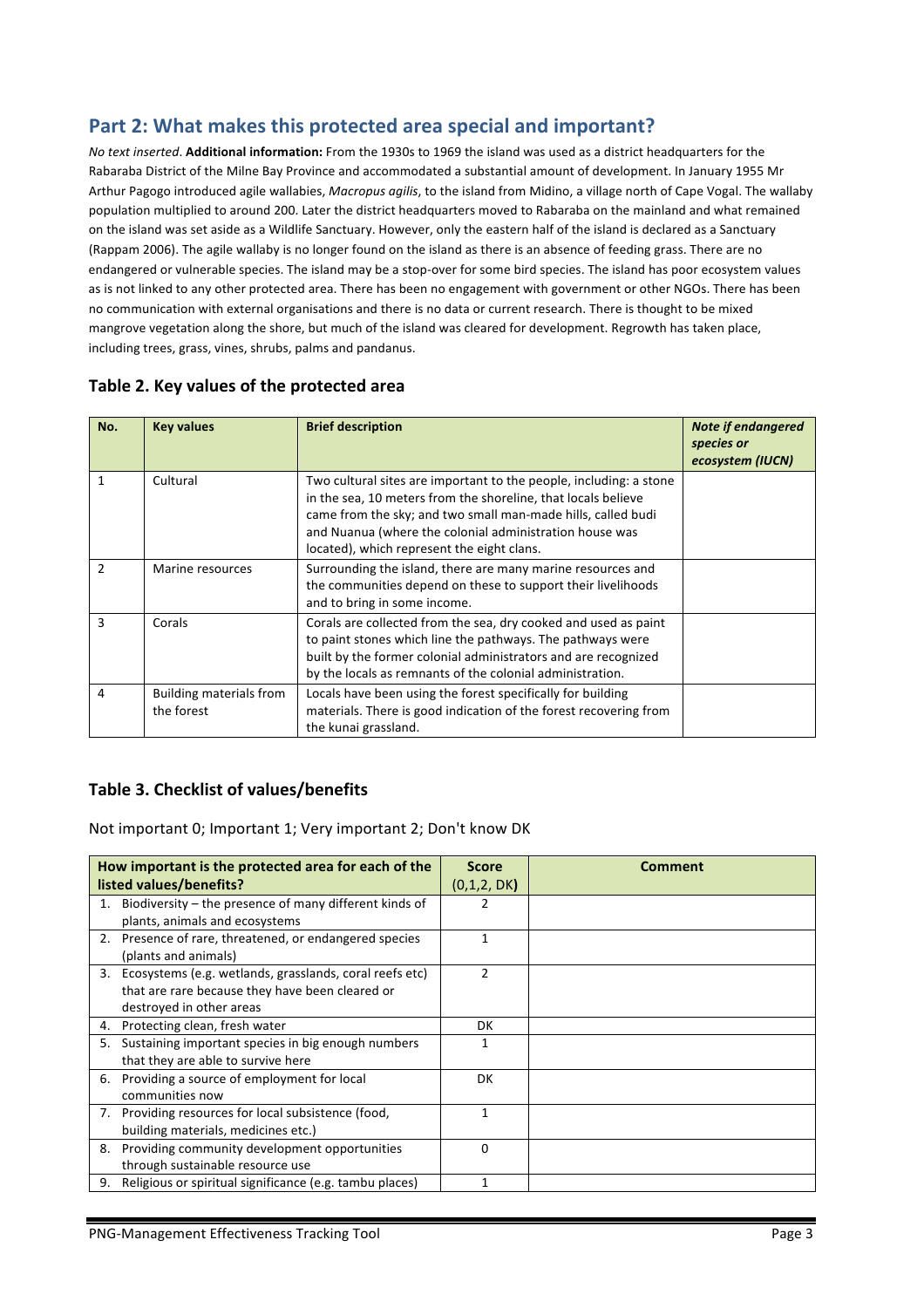| 10. Plant species of high social, cultural, or economic  |    |  |
|----------------------------------------------------------|----|--|
| importance                                               |    |  |
| 11. Animal species of high social, cultural, or economic | DK |  |
| importance                                               |    |  |
| 12. Attractive scenery                                   |    |  |
| 13. Tourism now                                          |    |  |
| 14. Potential value for tourism in the future            |    |  |
| 15. Educational and/or scientific value                  |    |  |
| 16. Maintaining culture and tradition on customary land  |    |  |
| and passing this on to future generations                |    |  |

## Part 3: What are the threats to the protected area?

#### **Table 4: Threats to the protected area**

- **H High** significance threats are seriously degrading values. This means they are badly damaging some value –it might be a kind of animal or plant, or your traditional gardens
- **M** Medium threats are having some negative impact they are damaging values but not so badly<br>**L** Low threats are present but not seriously damaging values
- Low threats are present but not seriously damaging values
- **0 N/A** where the threat is not present in the protected area or where something is happening but is not threatening the values at all

| <b>Threat type</b>                                                                                                                     | <b>Score</b><br>(H,M,L,0) | <b>Notes</b>                                                   |
|----------------------------------------------------------------------------------------------------------------------------------------|---------------------------|----------------------------------------------------------------|
| 1.1 Housing and settlement                                                                                                             | L                         | There are four houses within the protected area.               |
| 1.1a Population increase in the<br>protected area community                                                                            | L                         | Population is not a threat now, but it could be in the future. |
| 1.2 Commercial and industrial areas                                                                                                    | $\Omega$                  |                                                                |
| 1.3 Tourism and recreation<br>infrastructure                                                                                           | 0                         |                                                                |
| 2.1 Customary land owner and<br>community gardens and small crops                                                                      | L                         |                                                                |
| 2.1a Drug cultivation                                                                                                                  | $\mathbf 0$               |                                                                |
| 2.1b Commercial plantations                                                                                                            | $\mathbf 0$               |                                                                |
| 2.2 Wood and pulp plantations                                                                                                          | 0                         |                                                                |
| 2.3 Livestock farming and grazing                                                                                                      | 0                         |                                                                |
| 2.4 Marine and freshwater<br>aquaculture                                                                                               | 0                         |                                                                |
| 3.1 Oil and gas drilling                                                                                                               | 0                         |                                                                |
| 3.2 Mining and quarrying                                                                                                               | 0                         |                                                                |
| 3.3 Energy generation                                                                                                                  | 0                         |                                                                |
| 4.1 Roads and railroads (include<br>road-killed animals)                                                                               | 0                         |                                                                |
| 4.2 Utility and service lines (e.g.<br>electricity cables, telephone lines)                                                            | $\Omega$                  |                                                                |
| 4.3 Shipping lanes                                                                                                                     | $\Omega$                  |                                                                |
| 4.4 Flight paths                                                                                                                       | $\mathbf 0$               |                                                                |
| 5.1 Hunting, killing and collecting<br>terrestrial animals (including killing<br>of animals as a result of<br>human/wildlife conflict) | H                         |                                                                |
| 5.2 Gathering terrestrial plants or<br>plant products (non-timber)                                                                     | $\mathbf 0$               |                                                                |
| 5.3a Logging and wood harvesting<br>for local/customary use                                                                            | $\mathbf 0$               |                                                                |
| 5.3b Logging and wood harvesting -<br>commercial logging                                                                               | $\Omega$                  |                                                                |
| 5.4a Fishing, killing and harvesting<br>aquatic resources for<br>local/customary use                                                   | H                         |                                                                |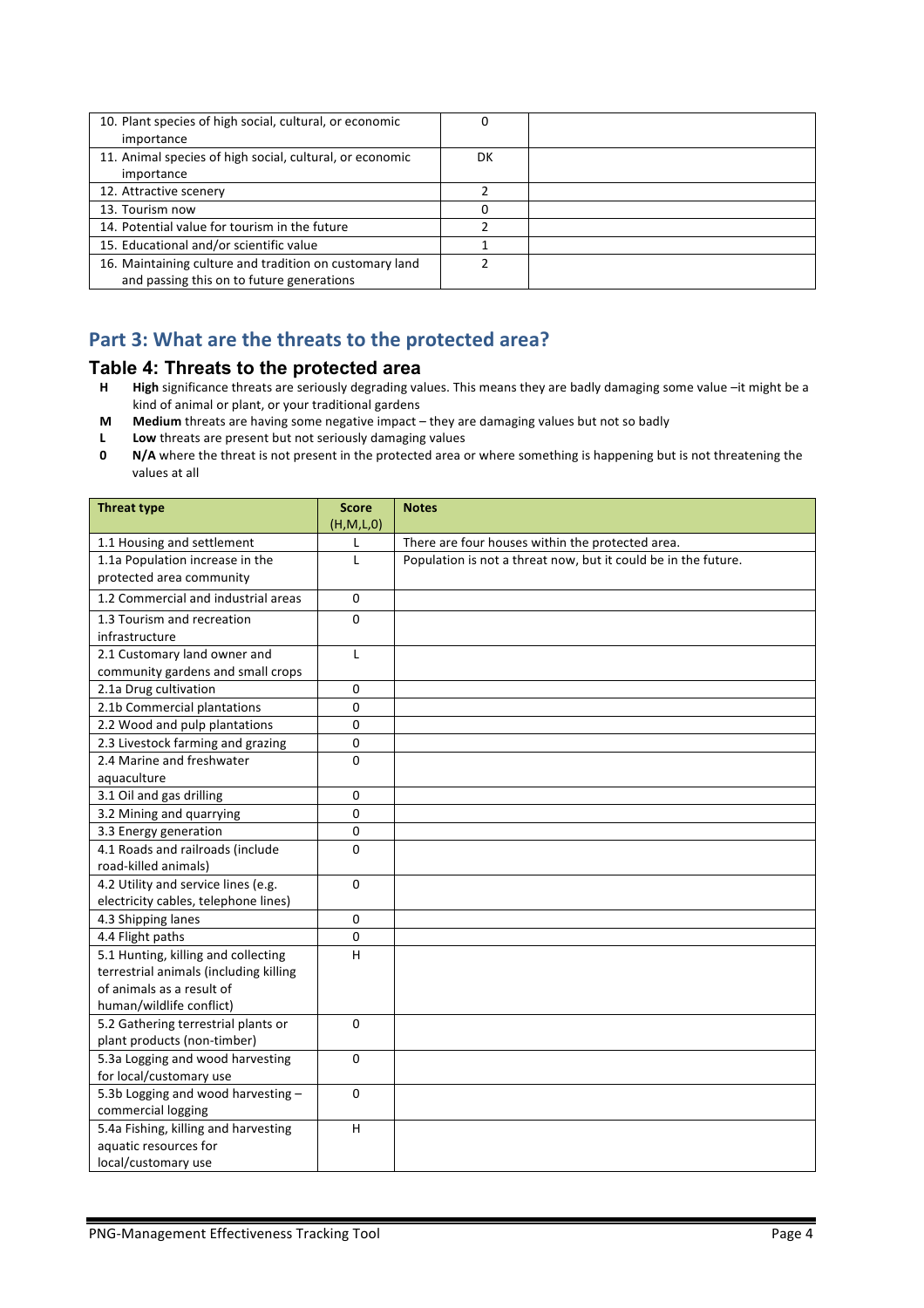| 5.4b Fishing, killing and harvesting<br>$\Omega$                               |  |
|--------------------------------------------------------------------------------|--|
| aquatic resources for commercial                                               |  |
| use                                                                            |  |
| 6.1 Recreational activities and<br>0                                           |  |
| tourism                                                                        |  |
| $\mathbf 0$<br>6.2 War, civil unrest and military                              |  |
| exercises                                                                      |  |
| 6.3 Research, education and other<br>$\Omega$                                  |  |
| work-related activities in protected                                           |  |
| areas                                                                          |  |
| 6.4 Activities of protected area<br>$\mathbf{0}$                               |  |
| managers (e.g. construction or                                                 |  |
| vehicle use)                                                                   |  |
| 6.5 Deliberate vandalism, destructive<br>$\Omega$                              |  |
| activities or threats to protected                                             |  |
| area staff and visitors                                                        |  |
| 7.1 Fire and fire suppression<br>$\mathbf{0}$                                  |  |
| (including arson)                                                              |  |
| 7.2 Dams, hydrological modification<br>0                                       |  |
| and water management/use                                                       |  |
| 7.3a Increased fragmentation within<br>0                                       |  |
| protected area                                                                 |  |
| 7.3b Isolation from other natural<br>$\Omega$                                  |  |
| habitat (e.g. deforestation)                                                   |  |
| 7.3c Other 'edge effects' on park<br>$\mathbf{0}$                              |  |
| values                                                                         |  |
| 7.3d Loss of keystone species (e.g.<br>$\mathbf{0}$                            |  |
| top predators, pollinators etc.)                                               |  |
| 8.1 Pest plants<br>M                                                           |  |
| 8.1a Pest animals<br>L                                                         |  |
| 8.1b Diseases such as fungus or<br>0                                           |  |
| viruses that make native plants or                                             |  |
| animals sick                                                                   |  |
| 8.2 Introduced genetic material (e.g.<br>$\mathbf 0$                           |  |
| genetically modified organisms)                                                |  |
| 9.1 Household sewage and urban<br>0                                            |  |
| waste water                                                                    |  |
| 9.1a Sewage and waste water from<br>0                                          |  |
| protected area facilities                                                      |  |
| 9.2 Industrial, mining and military<br>$\Omega$                                |  |
| effluents                                                                      |  |
| 9.3 Agricultural and forestry<br>$\mathbf 0$                                   |  |
| effluents (e.g. excess fertilizers or                                          |  |
| pesticides)                                                                    |  |
| 9.4 Garbage and solid waste<br>0                                               |  |
| 9.5 Air-borne pollutants<br>$\pmb{0}$                                          |  |
| 0<br>9.6 Excess energy (e.g. heat                                              |  |
| pollution, lights etc.)                                                        |  |
| 10.1 Volcanoes<br>$\mathbf 0$                                                  |  |
| 10.2 Earthquakes/Tsunamis<br>0                                                 |  |
| 10.3 Avalanches/Landslides<br>$\pmb{0}$                                        |  |
| 10.4 Erosion and siltation/<br>H                                               |  |
| deposition (e.g. shoreline or riverbed                                         |  |
| changes)                                                                       |  |
| 11.1 Habitat shifting and alteration<br>M                                      |  |
| 11.2 Droughts<br>L                                                             |  |
| 11.3 Temperature extremes<br>L                                                 |  |
| 11.4 Storms and flooding<br>L                                                  |  |
| 11.5 Coral bleaching<br>M                                                      |  |
| 11.6 Intrusion by saltwater into<br>H<br>Well water is salty on the high tide. |  |
| gardens etc.                                                                   |  |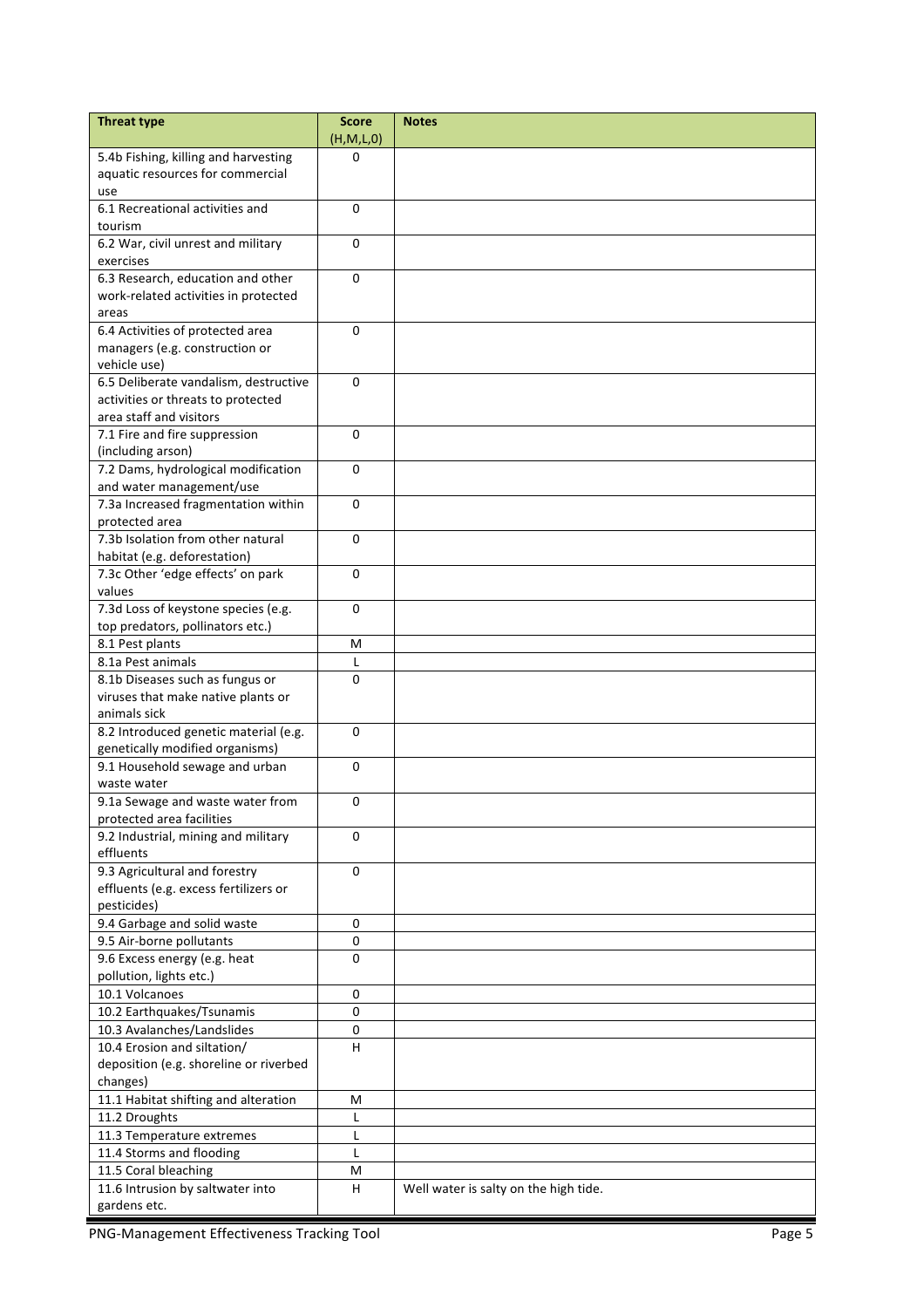| <b>Threat type</b>                       | <b>Score</b> | <b>Notes</b>                                    |
|------------------------------------------|--------------|-------------------------------------------------|
|                                          | (H, M, L, 0) |                                                 |
| 11.7 Sea level rise                      | м            | There been shoreline erosion of about 5 metres. |
| Other (please explain)                   |              |                                                 |
| 12.1 Loss of cultural links, traditional | M            |                                                 |
| knowledge and/or management              |              |                                                 |
| practices                                |              |                                                 |
| 12.2 Natural deterioration of            | м            |                                                 |
| important cultural site values           |              |                                                 |
| 12.3 Destruction of cultural heritage    | 0            |                                                 |
| buildings, gardens, sites etc.           |              |                                                 |
| Other (please explain)                   | 0            |                                                 |

## Table 5. Worst threats and ways forward

| <b>Threat</b><br>No. | <b>Threat</b><br>(Most significant first)             | Threat number or<br>name (copy no.<br>from Table 4) | Nature of the threat, impact and how to reduce the impact.                                                                                                                                                                       |
|----------------------|-------------------------------------------------------|-----------------------------------------------------|----------------------------------------------------------------------------------------------------------------------------------------------------------------------------------------------------------------------------------|
|                      | Shoreline erosion                                     | 10.4                                                | The shoreline has been slowly eroded over the years and the salt<br>marsh has been increasing over the years.                                                                                                                    |
| $\mathfrak{p}$       | Salt water intrusion<br>into wells                    | 11.6                                                | Freshwater wells are daily inundated by salt water.                                                                                                                                                                              |
| з                    | Illegal harvest of<br>marine/terrestrial<br>resources | 5.1, 5.4a                                           | There are no sign post and no management (e.g. lack of an<br>established Management Committee and the lack of awareness).<br>There is a need for village court officials to be aware of the rules<br>and prosecute law breakers. |

# Part 4: What is the management like in the protected area?

|  |  | Table 6. Management effectiveness scores, comments, next steps |  |  |  |  |
|--|--|----------------------------------------------------------------|--|--|--|--|
|--|--|----------------------------------------------------------------|--|--|--|--|

| <b>Issue</b>                   | Score (0,1,2,3,<br>NA) | <b>Comment</b>                                                                                                                                                                                                                               | <b>Next steps</b>                                                                                                                                                                    |
|--------------------------------|------------------------|----------------------------------------------------------------------------------------------------------------------------------------------------------------------------------------------------------------------------------------------|--------------------------------------------------------------------------------------------------------------------------------------------------------------------------------------|
| 1a. Legal status               | 3                      | This is a formally gazetted<br>protected area. However, the<br>category of protected area is less<br>clear, with the gazettal notice<br>indicating it is a 'protected area',<br>but the respondents believing it<br>to be a WMA.             | Clarify the status of the protected<br>area and discuss with the<br>customary landowners their<br>future desires for the protected<br>area.                                          |
| 1b. Legal status               |                        |                                                                                                                                                                                                                                              |                                                                                                                                                                                      |
| 2a. Protected area regulations | $\Omega$               | There are no rules and this makes<br>enforcement difficult. (At the<br>time of gazettal there were<br>agreed rules relating to no<br>shooting, killing or taking of agile<br>wallabies, but the wallabies are<br>now extinct on the island). |                                                                                                                                                                                      |
| 2b. Protected area regulations |                        |                                                                                                                                                                                                                                              |                                                                                                                                                                                      |
| 3. Law enforcement             | $\Omega$               | There is no Management<br>Committee in place and no<br>enforcement of the rules at the<br>moment.                                                                                                                                            | There is an urgent need to liaise<br>with the community and<br>government and to establish a<br>Management Committee and<br>develop laws, then engage in<br>training on enforcement. |
| 4. Protected area objectives   | 1                      |                                                                                                                                                                                                                                              |                                                                                                                                                                                      |
| 5. Protected area design       | 0                      | The protected area is too small.                                                                                                                                                                                                             | Discuss the possibility of<br>expanding the protected area.                                                                                                                          |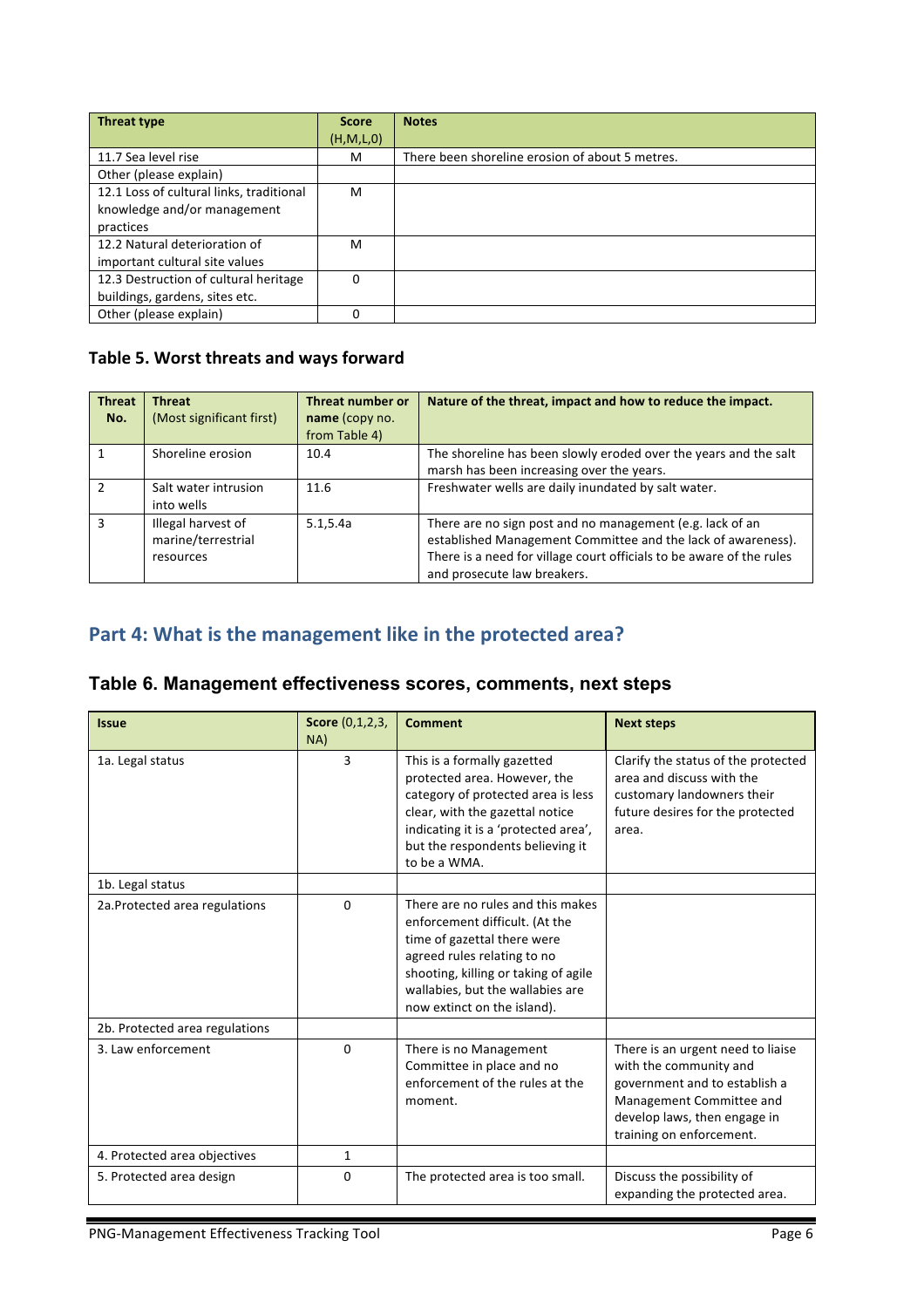| <b>Issue</b>                                          | Score (0,1,2,3,<br>NA) | <b>Comment</b>                                                                                               | <b>Next steps</b>                                                                                                                                                                                                                        |
|-------------------------------------------------------|------------------------|--------------------------------------------------------------------------------------------------------------|------------------------------------------------------------------------------------------------------------------------------------------------------------------------------------------------------------------------------------------|
| 6. Protected area boundaries                          | $\mathbf{1}$           | The boundaries are known to the<br>Committee. At the moment the<br>boundary covers some of the<br>shoreline. | Explore the potential for<br>increasing the boundary to<br>include marine areas.                                                                                                                                                         |
| 7. Management plan                                    | 0                      | There is no management plan.                                                                                 | Develop a management plan -<br>the sooner the better.                                                                                                                                                                                    |
| 7a. Planning process                                  | 0                      |                                                                                                              |                                                                                                                                                                                                                                          |
| 7b. Planning process                                  | 0                      |                                                                                                              |                                                                                                                                                                                                                                          |
| 7c. Planning process                                  | 0                      |                                                                                                              |                                                                                                                                                                                                                                          |
| 8. Regular work plan                                  | 0                      | There is no regular work plan.                                                                               | We need funding from any<br>source to enable management.<br>We should discuss the possibility<br>of a submission to the Minister<br>for initial funding to assist us.                                                                    |
| 9. Resource inventory                                 | 0                      |                                                                                                              |                                                                                                                                                                                                                                          |
| 10. Protection systems                                | 1                      |                                                                                                              |                                                                                                                                                                                                                                          |
| 11. Research and monitoring                           | 0                      |                                                                                                              |                                                                                                                                                                                                                                          |
| 12. Resource management                               | 0                      |                                                                                                              |                                                                                                                                                                                                                                          |
| 13a. Staff numbers                                    | 0                      |                                                                                                              |                                                                                                                                                                                                                                          |
| 13b. Other people working on<br>the protected area    | 1                      |                                                                                                              |                                                                                                                                                                                                                                          |
| 14. Training and skills                               | $\mathbf{1}$           |                                                                                                              | There is a need for basic skills<br>training for management,<br>enforcement and<br>survey/monitoring. We need to<br>train the trainers on developing<br>awareness, para-legal training,<br>enforcement skills and dispute<br>resolution. |
| 15. Current budget                                    | 0                      |                                                                                                              |                                                                                                                                                                                                                                          |
| 16. Security of budget                                | $\mathbf 0$            |                                                                                                              |                                                                                                                                                                                                                                          |
| 17. Management of budget                              | ΝA                     |                                                                                                              |                                                                                                                                                                                                                                          |
| 18. Equipment                                         | 0                      |                                                                                                              |                                                                                                                                                                                                                                          |
| 19. Maintenance of equipment                          | NА                     |                                                                                                              |                                                                                                                                                                                                                                          |
| 20. Education and awareness                           | 0                      |                                                                                                              | There is an immediate need to<br>raise the awareness of<br>surrounding communities. We<br>need to target fishers/ poachers,<br>who frequent the area to harvest<br>marine resources.                                                     |
| 21. Planning for land use or<br>marine activities     | $\Omega$               | There are no current land use<br>plans at local level government.                                            |                                                                                                                                                                                                                                          |
| 22. State and commercial<br>neighbours                | 0                      |                                                                                                              |                                                                                                                                                                                                                                          |
| 23. Indigenous people/<br><b>Customary landowners</b> | $\mathbf 0$            |                                                                                                              |                                                                                                                                                                                                                                          |
| 24a. Impact on communities                            | 0                      |                                                                                                              |                                                                                                                                                                                                                                          |
| 24b. Impact on communities                            | 0                      |                                                                                                              |                                                                                                                                                                                                                                          |
| 24c. Impact on communities                            | 0                      |                                                                                                              |                                                                                                                                                                                                                                          |
| 25. Economic benefit                                  | 0                      |                                                                                                              |                                                                                                                                                                                                                                          |
| 26. Monitoring and evaluation                         | 0                      |                                                                                                              |                                                                                                                                                                                                                                          |
| 27. Visitor facilities                                | 0                      |                                                                                                              |                                                                                                                                                                                                                                          |